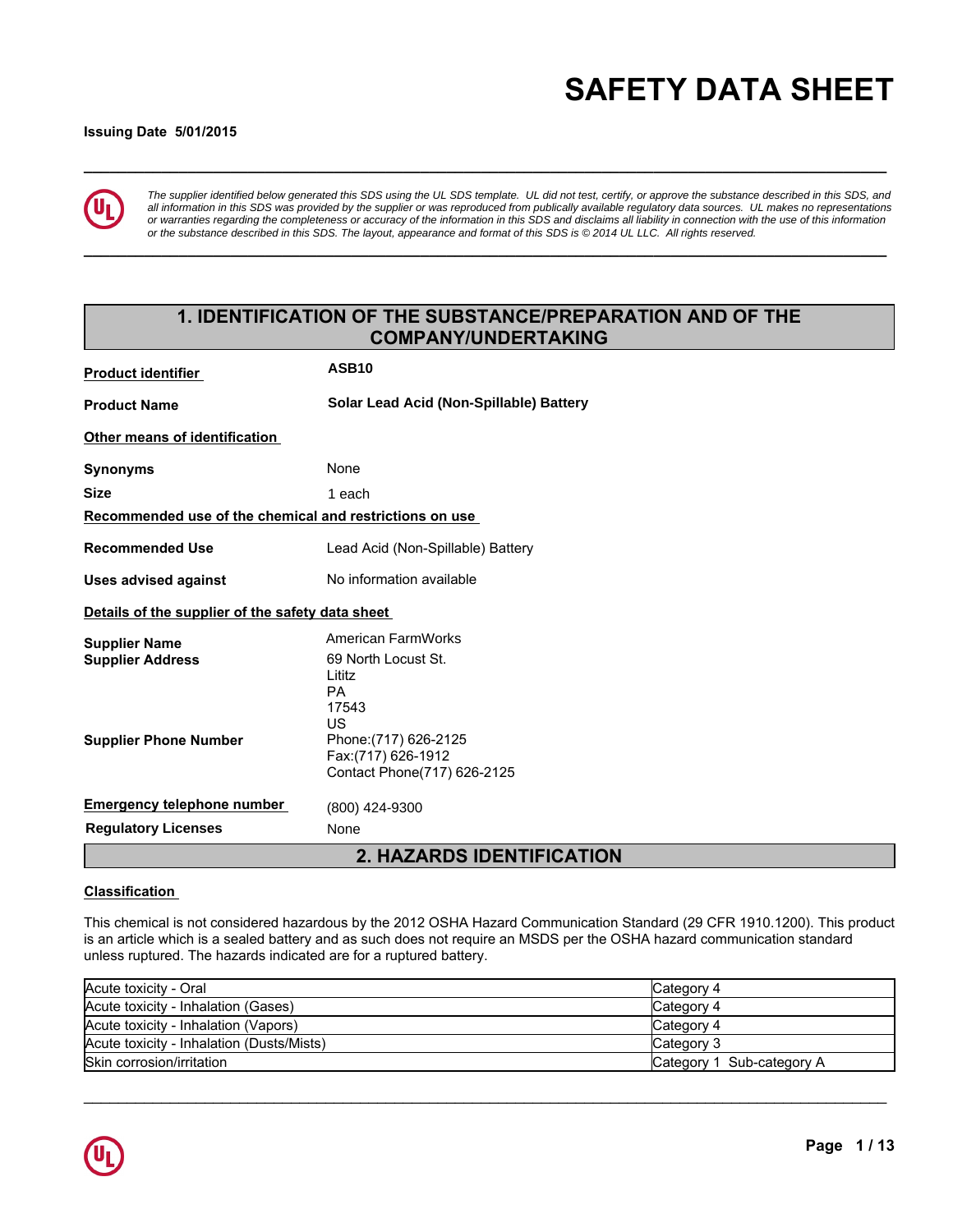| Serious eye damage/eye irritation                  | Category     |
|----------------------------------------------------|--------------|
| Carcinogenicity                                    | Category 1A  |
| Reproductive toxicity                              | ICategory 1A |
| Specific target organ toxicity (repeated exposure) | Category 2   |

\_\_\_\_\_\_\_\_\_\_\_\_\_\_\_\_\_\_\_\_\_\_\_\_\_\_\_\_\_\_\_\_\_\_\_\_\_\_\_\_\_\_\_\_\_\_\_\_\_\_\_\_\_\_\_\_\_\_\_\_\_\_\_\_\_\_\_\_\_\_\_\_\_\_\_\_\_\_\_\_\_\_\_\_\_\_\_\_\_\_\_\_\_

## **GHS Label elements, including precautionary statements**

|                                          | <b>Emergency Overview</b>                                                                                                                                                                                                                                                                   |                   |
|------------------------------------------|---------------------------------------------------------------------------------------------------------------------------------------------------------------------------------------------------------------------------------------------------------------------------------------------|-------------------|
| Signal word                              | <b>Danger</b>                                                                                                                                                                                                                                                                               |                   |
| <b>Hazard Statements</b>                 |                                                                                                                                                                                                                                                                                             |                   |
| Harmful if swallowed                     |                                                                                                                                                                                                                                                                                             |                   |
| Toxic if inhaled                         |                                                                                                                                                                                                                                                                                             |                   |
| Causes severe skin burns and eye damage  |                                                                                                                                                                                                                                                                                             |                   |
| May cause cancer                         |                                                                                                                                                                                                                                                                                             |                   |
| May damage fertility or the unborn child |                                                                                                                                                                                                                                                                                             |                   |
|                                          | May cause damage to organs through prolonged or repeated exposure                                                                                                                                                                                                                           |                   |
|                                          | This product is an article which contains a chemical substance. Safety information is given for exposure to the article as sold.<br>Intended use of the product should not result in exposure to the chemical substance. This is a battery. In case of rupture: the<br>above hazards exist. |                   |
| <b>Appearance Black</b>                  | <b>Physical State Solid</b>                                                                                                                                                                                                                                                                 | <b>Odor Nonel</b> |

## **Precautionary Statements - Prevention**

Obtain special instructions before use Do not handle until all safety precautions have been read and understood Use personal protective equipment as required Wash face, hands and any exposed skin thoroughly after handling Do not eat, drink or smoke when using this product Use only outdoors or in a well-ventilated area Do not breathe dust/fume/gas/mist/vapors/spray

#### **Precautionary Statements - Response**

Specific treatment (see .? on this label) Immediately call a POISON CENTER or doctor/physician Specific treatment (see supplemental first aid instructions on this label)

#### **Eyes**

IF IN EYES: Rinse cautiously with water for several minutes. Remove contact lenses, if present and easy to do. Continue rinsing Immediately call a POISON CENTER or doctor/physician

\_\_\_\_\_\_\_\_\_\_\_\_\_\_\_\_\_\_\_\_\_\_\_\_\_\_\_\_\_\_\_\_\_\_\_\_\_\_\_\_\_\_\_\_\_\_\_\_\_\_\_\_\_\_\_\_\_\_\_\_\_\_\_\_\_\_\_\_\_\_\_\_\_\_\_\_\_\_\_\_\_\_\_\_\_\_\_\_\_\_\_\_\_

#### **Skin**

IF ON SKIN (or hair): Remove/Take off immediately all contaminated clothing. Rinse skin with water/shower Wash contaminated clothing before reuse

#### **Inhalation**

IF INHALED: Remove victim to fresh air and keep at rest in a position comfortable for breathing Call a POISON CENTER or doctor/physician if you feel unwell Immediately call a POISON CENTER or doctor/physician

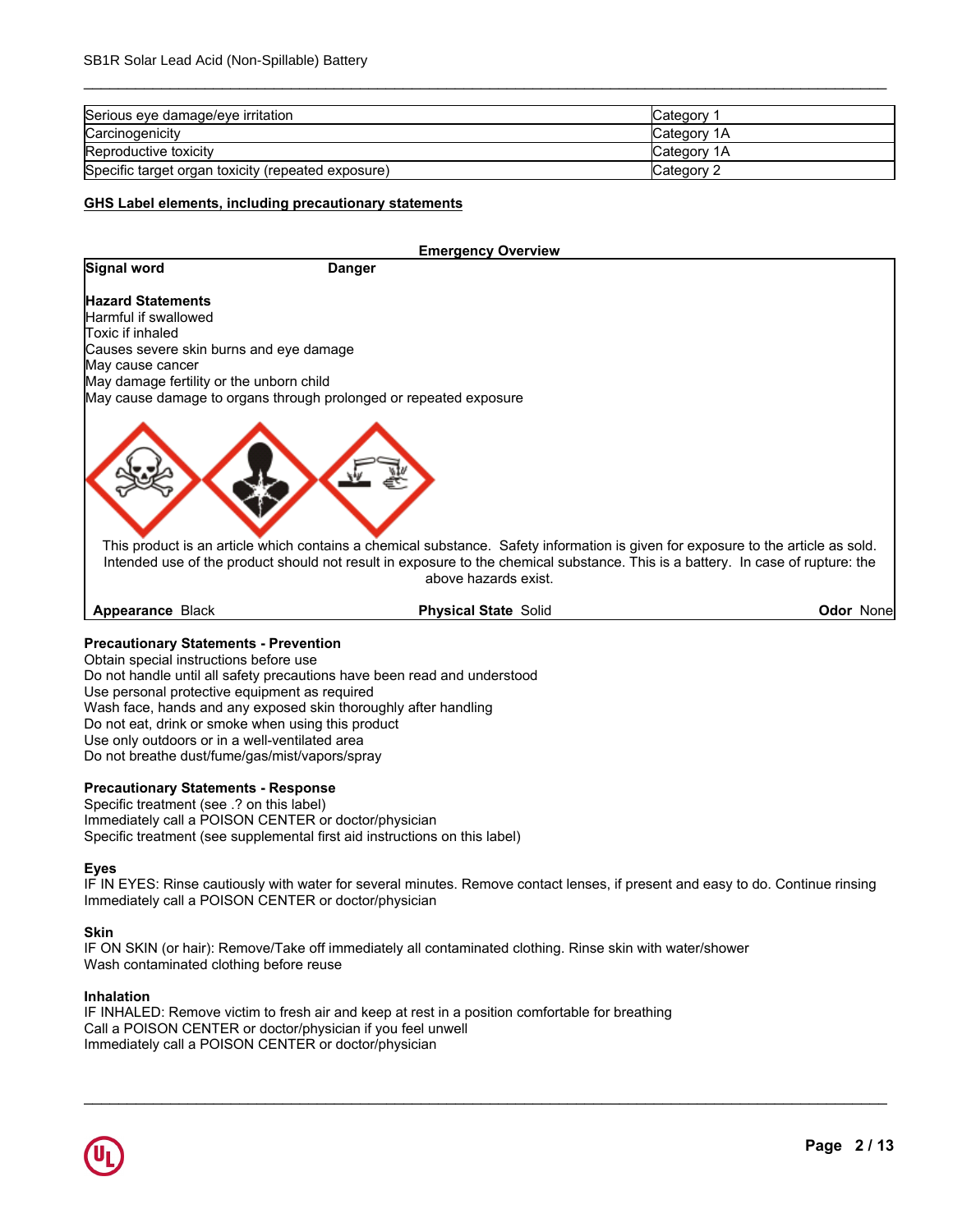## **Ingestion**

IF SWALLOWED: Call a POISON CENTER or doctor/physician if you feel unwell Rinse mouth Do NOT induce vomiting

## **Precautionary Statements - Storage**

Store locked up Store in a well-ventilated place. Keep container tightly closed

## **Precautionary Statements - Disposal**

Dispose of contents/container to an approved waste disposal plant

## **Hazards not otherwise classified (HNOC)**

Not applicable

#### **Unknown Toxicity**

5.5% of the mixture consists of ingredient(s) of unknown toxicity

## **Other information**

.

Very toxic to aquatic life with long lasting effects

## **Interactions with Other Chemicals**

Use of alcoholic beverages may enhance toxic effects.

## **3. COMPOSITION/INFORMATION ON INGREDIENTS**

\_\_\_\_\_\_\_\_\_\_\_\_\_\_\_\_\_\_\_\_\_\_\_\_\_\_\_\_\_\_\_\_\_\_\_\_\_\_\_\_\_\_\_\_\_\_\_\_\_\_\_\_\_\_\_\_\_\_\_\_\_\_\_\_\_\_\_\_\_\_\_\_\_\_\_\_\_\_\_\_\_\_\_\_\_\_\_\_\_\_\_\_\_

| <b>Chemical Name</b> | <b>CAS No</b> | Weight-%     | <b>Trade Secret</b> |
|----------------------|---------------|--------------|---------------------|
| lLead                | 7439-92-1     | 100<br>60    |                     |
| Sulfuric acid        | 7664-93-9     | $10 -$<br>30 |                     |

\*The exact percentage (concentration) of composition has been withheld as a trade secret

## **4. FIRST AID MEASURES**

## **First aid measures**

| <b>General Advice</b> | First aid is upon rupture of sealed battery. Immediate medical attention is required.<br>Show this safety data sheet to the doctor in attendance.                                                                                                                          |
|-----------------------|----------------------------------------------------------------------------------------------------------------------------------------------------------------------------------------------------------------------------------------------------------------------------|
| <b>Eye Contact</b>    | Rinse immediately with plenty of water, also under the eyelids, for at least 15<br>minutes. Keep eye wide open while rinsing. Do not rub affected area. Remove<br>contact lenses, if present and easy to do. Continue rinsing. Seek immediate<br>medical attention/advice. |
| <b>Skin Contact</b>   | Wash off immediately with soap and plenty of water while removing all<br>contaminated clothes and shoes. Seek immediate medical attention/advice.                                                                                                                          |

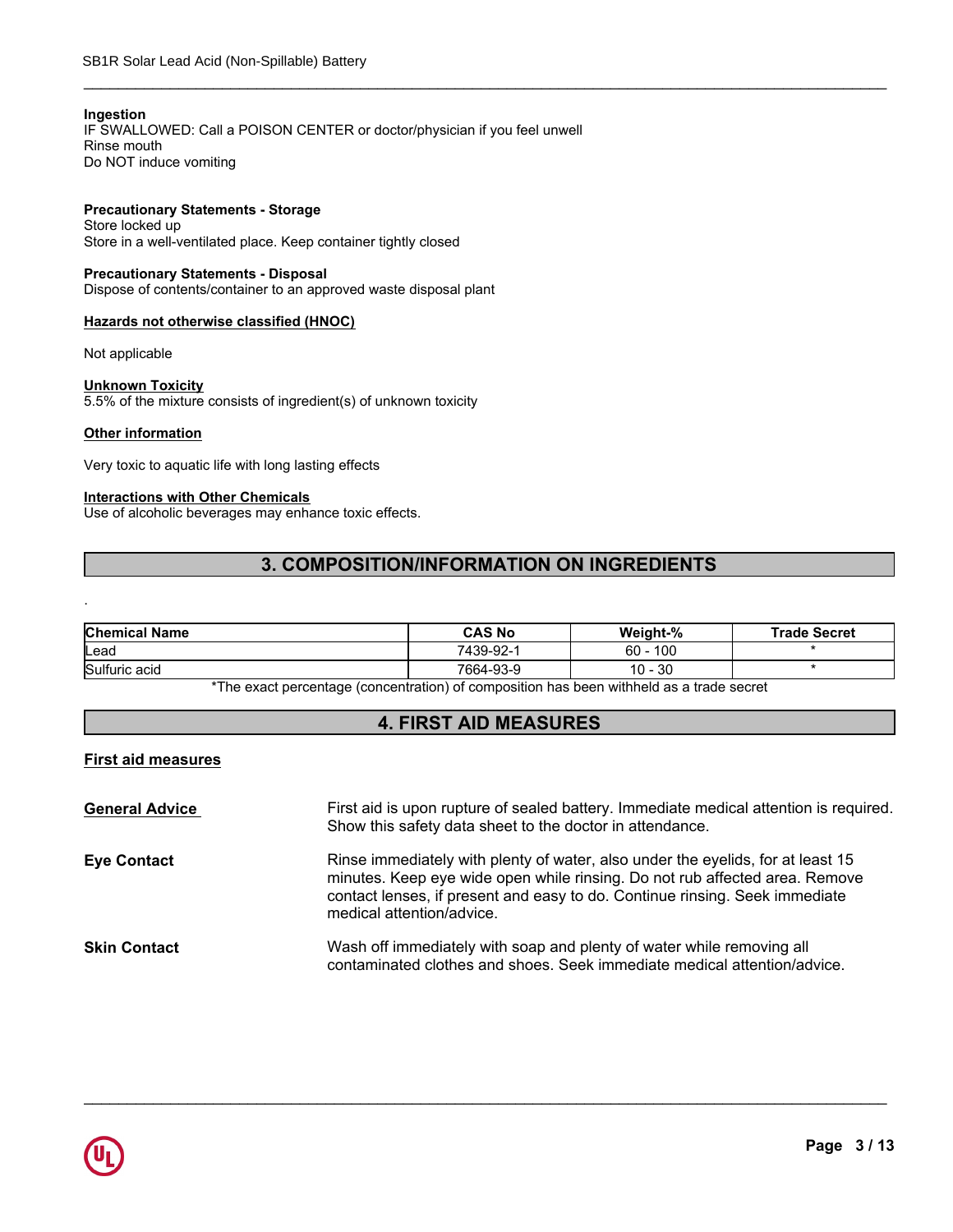| <b>Inhalation</b> | Remove to fresh air. If breathing has stopped, give artificial respiration. Get<br>medical attention immediately. Do not use mouth-to-mouth method if victim<br>ingested or inhaled the substance; give artificial respiration with the aid of a pocket<br>mask equipped with a one-way valve or other proper respiratory medical device. If<br>breathing is difficult, (trained personnel should) give oxygen. Delayed pulmonary<br>edema may occur. Get medical attention immediately if symptoms occur. |
|-------------------|------------------------------------------------------------------------------------------------------------------------------------------------------------------------------------------------------------------------------------------------------------------------------------------------------------------------------------------------------------------------------------------------------------------------------------------------------------------------------------------------------------|
| Ingestion         | Do NOT induce vomiting. Rinse mouth immediately and drink plenty of water.<br>Never give anything by mouth to an unconscious person. Call a physician or<br>poison control center immediately.                                                                                                                                                                                                                                                                                                             |
|                   | Self-protection of the first aider Ensure that medical personnel are aware of the material(s) involved, take<br>precautions to protect themselves and prevent spread of contamination. Avoid<br>contact with skin, eyes or clothing. Avoid direct contact with skin. Use barrier to<br>give mouth-to-mouth resuscitation. Use personal protective equipment as<br>required. Wear personal protective clothing (see section 8).                                                                             |
|                   |                                                                                                                                                                                                                                                                                                                                                                                                                                                                                                            |

\_\_\_\_\_\_\_\_\_\_\_\_\_\_\_\_\_\_\_\_\_\_\_\_\_\_\_\_\_\_\_\_\_\_\_\_\_\_\_\_\_\_\_\_\_\_\_\_\_\_\_\_\_\_\_\_\_\_\_\_\_\_\_\_\_\_\_\_\_\_\_\_\_\_\_\_\_\_\_\_\_\_\_\_\_\_\_\_\_\_\_\_\_

## **Most important symptoms and effects, both acute and delayed**

**Most Important Symptoms and** Burning sensation. Coughing and/ or wheezing. Difficulty in breathing. Lead **Effects** poisoning is characterized by a metallic taste in the mouth, loss of appetite indigestion, nausea, vomiting, constipation, sleep disturbances and overall weakness. Severe exposures can lead to shock, circulatory collapse, and death.

## **Indication of any immediate medical attention and special treatment needed**

**Notes to Physician** Product is a corrosive material. Use of gastric lavage or emesis is contraindicated. Possible perforation of stomach or esophagus should be investigated. Do not give chemical antidotes. Asphyxia from glottal edema may occur. Marked decrease in blood pressure may occur with moist rales, frothy sputum, and high pulse pressure.

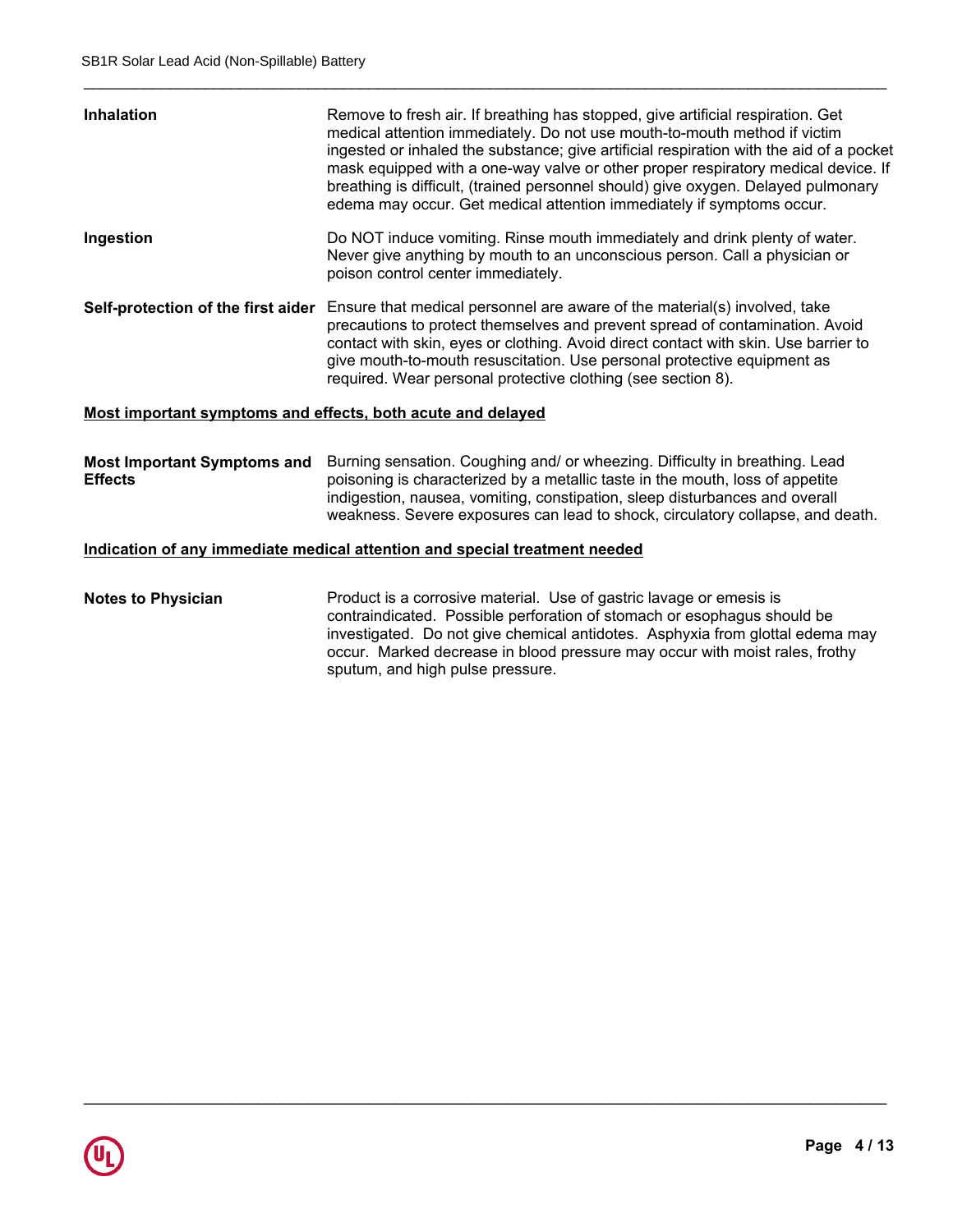## **5. FIRE-FIGHTING MEASURES**

\_\_\_\_\_\_\_\_\_\_\_\_\_\_\_\_\_\_\_\_\_\_\_\_\_\_\_\_\_\_\_\_\_\_\_\_\_\_\_\_\_\_\_\_\_\_\_\_\_\_\_\_\_\_\_\_\_\_\_\_\_\_\_\_\_\_\_\_\_\_\_\_\_\_\_\_\_\_\_\_\_\_\_\_\_\_\_\_\_\_\_\_\_

## **Suitable Extinguishing Media**

Use extinguishing measures that are appropriate to local circumstances and the surrounding environment.

#### **Unsuitable extinguishing media**

CAUTION: Use of water spray when fighting fire may be inefficient.

## **Specific Hazards Arising from the Chemical**

The product causes burns of eyes, skin and mucous membranes. Thermal decomposition can lead to release of irritating gases and vapors.

| <b>Uniform Fire Code</b> | Corrosive: Other--Solid |  |
|--------------------------|-------------------------|--|
|                          | Toxic: Solid            |  |

**Hazardous Combustion Products** Carbon oxides.

#### **Explosion Data Sensitivity to Mechanical Impact** No.

**Sensitivity to Static Discharge No.** 

## **Protective equipment and precautions for firefighters**

As in any fire, wear self-contained breathing apparatus pressure-demand, MSHA/NIOSH (approved or equivalent) and full protective gear.

## **6. ACCIDENTAL RELEASE MEASURES**

## **Personal precautions, protective equipment and emergency procedures**

| <b>Personal Precautions</b>                          | Attention! Corrosive material. Avoid contact with skin, eyes or clothing. Ensure adequate<br>ventilation. Use personal protective equipment as required. Evacuate personnel to safe<br>areas. Keep people away from and upwind of spill/leak.    |
|------------------------------------------------------|--------------------------------------------------------------------------------------------------------------------------------------------------------------------------------------------------------------------------------------------------|
| <b>Other Information</b>                             | Refer to protective measures listed in Sections 7 and 8.                                                                                                                                                                                         |
| <b>Environmental Precautions</b>                     |                                                                                                                                                                                                                                                  |
| <b>Environmental Precautions</b>                     | Refer to protective measures listed in Sections 7 and 8. Prevent further leakage or spillage<br>if safe to do so. Should not be released into the environment. Do not allow to enter into<br>soil/subsoil. Prevent product from entering drains. |
| Methods and material for containment and cleaning up |                                                                                                                                                                                                                                                  |
| <b>Methods for Containment</b>                       | Prevent further leakage or spillage if safe to do so.                                                                                                                                                                                            |

Pick up and transfer to properly labeled containers.

\_\_\_\_\_\_\_\_\_\_\_\_\_\_\_\_\_\_\_\_\_\_\_\_\_\_\_\_\_\_\_\_\_\_\_\_\_\_\_\_\_\_\_\_\_\_\_\_\_\_\_\_\_\_\_\_\_\_\_\_\_\_\_\_\_\_\_\_\_\_\_\_\_\_\_\_\_\_\_\_\_\_\_\_\_\_\_\_\_\_\_\_\_

**Methods for cleaning up**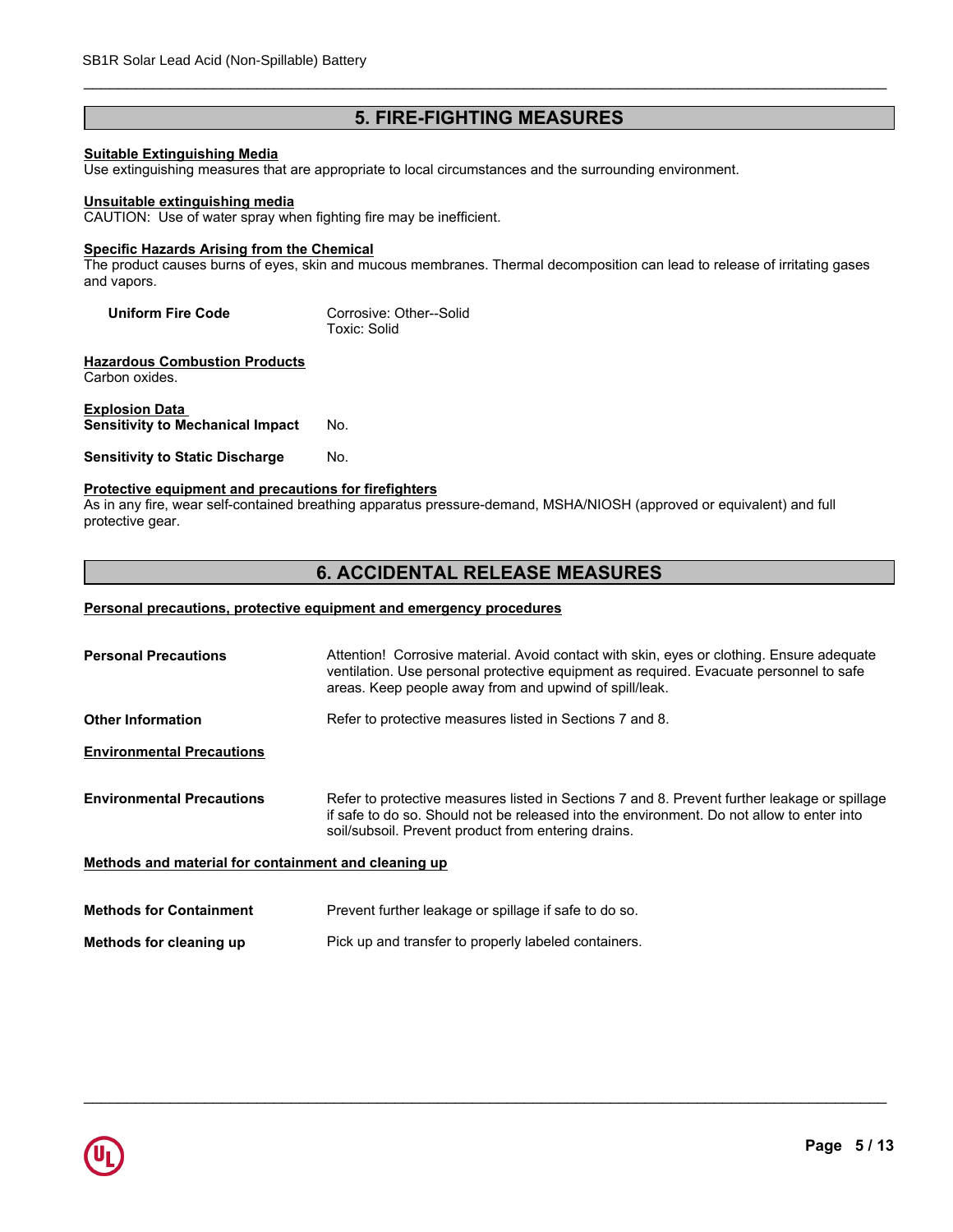## **7. HANDLING AND STORAGE**

## **Precautions for safe handling**

Handling **In case of rupture: Handle in accordance with good industrial hygiene and safety practice.** Avoid contact with skin, eyes or clothing. In case of insufficient ventilation, wear suitable respiratory equipment. Use only with adequate ventilation and in closed systems. Do not eat, drink or smoke when using this product. Take off contaminated clothing and wash before reuse. Do not breathe dust. Avoid generation of dust.

#### **Conditions for safe storage, including any incompatibilities**

**Storage Storage Keep containers tightly closed in a dry, cool and well-ventilated place. Protect from** moisture. Store locked up. Keep out of the reach of children. Store away from other materials.

\_\_\_\_\_\_\_\_\_\_\_\_\_\_\_\_\_\_\_\_\_\_\_\_\_\_\_\_\_\_\_\_\_\_\_\_\_\_\_\_\_\_\_\_\_\_\_\_\_\_\_\_\_\_\_\_\_\_\_\_\_\_\_\_\_\_\_\_\_\_\_\_\_\_\_\_\_\_\_\_\_\_\_\_\_\_\_\_\_\_\_\_\_

**Incompatible Products Acids. Bases. Oxidizing agent.** 

## **8. EXPOSURE CONTROLS/PERSONAL PROTECTION**

## **Control parameters**

#### **Exposure Guidelines**

| <b>Exposure Guidelines</b> |                                             |                                                                                                                                                                                                                       |                                                            |
|----------------------------|---------------------------------------------|-----------------------------------------------------------------------------------------------------------------------------------------------------------------------------------------------------------------------|------------------------------------------------------------|
| <b>Chemical Name</b>       | <b>ACGIH TLV</b>                            | <b>OSHA PEL</b>                                                                                                                                                                                                       | <b>NIOSH IDLH</b>                                          |
| Lead<br>7439-92-1          | TWA: $0.05 \text{ mg/m}^3$                  | TWA: 50 $\mu$ g/m <sup>3</sup> TWA: 50 $\mu$ g/m <sup>3</sup><br>Ph<br>Action Level: 30 µg/m <sup>3</sup><br>Poison.<br>See 29 CFR 1910.1025 Action<br>Level: 30 µg/m <sup>3</sup> Pb Poison, See<br>29 CFR 1910.1025 | IDLH: $100 \text{ mg/m}^3$<br>TWA: 0.050 mg/m <sup>3</sup> |
| Sulfuric acid<br>7664-93-9 | TWA: $0.2 \text{ mg/m}^3$ thoracic fraction | TWA: 1 mg/m <sup>3</sup><br>(vacated) TWA: 1 mg/m <sup>3</sup>                                                                                                                                                        | IDLH: $15 \text{ mg/m}^3$<br>TWA: 1 $mq/m3$                |

**Other Exposure Guidelines** Vacated limits revoked by the Court of Appeals decision in AFL-CIO v. OSHA, 965 F.2d 962 (11th Cir., 1992) See section 15 for national exposure control parameters

## **Appropriate engineering controls**

**Engineering Measures** Showers Eyewash stations Ventilation systems

**Individual protection measures, such as personal protective equipment**

| <b>Eye/Face Protection</b>      | Face protection shield.                                                                                                                                                     |
|---------------------------------|-----------------------------------------------------------------------------------------------------------------------------------------------------------------------------|
| <b>Skin and Body Protection</b> | Wear protective gloves and protective clothing. Long sleeved clothing. Chemical resistant<br>apron. Impervious gloves.                                                      |
| <b>Respiratory Protection</b>   | No protective equipment is needed under normal use conditions. If exposure limits are<br>exceeded or irritation is experienced, ventilation and evacuation may be required. |

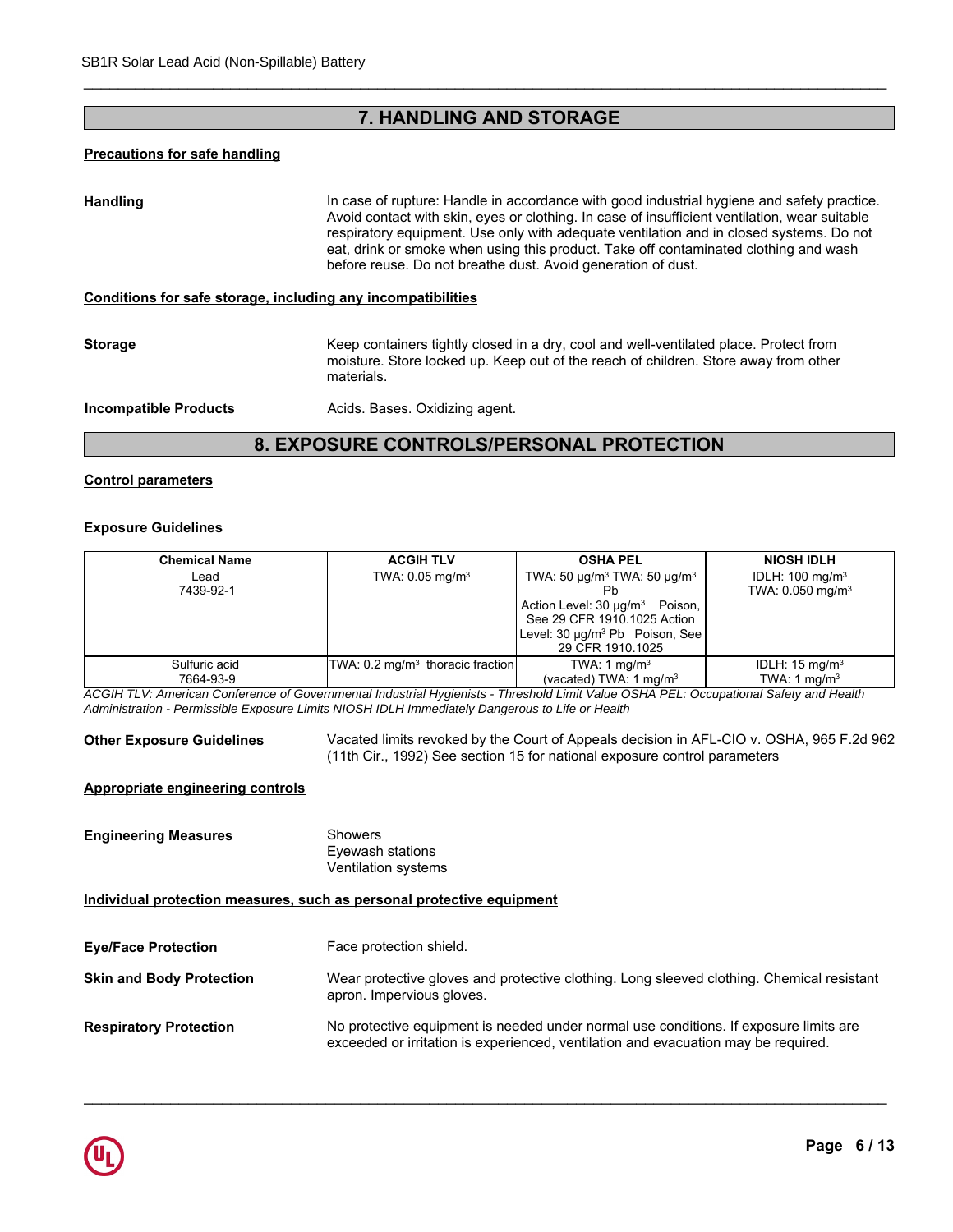**Hygiene Measures** Handle in accordance with good industrial hygiene and safety practice. Do not eat, drink or smoke when using this product. Take off contaminated clothing and wash before reuse. Avoid contact with skin, eyes or clothing. Wear suitable gloves and eye/face protection. Contaminated work clothing should not be allowed out of the workplace. Regular cleaning of equipment, work area and clothing is recommended. Wash hands before breaks and immediately after handling the product. For environmental protection, remove and wash all contaminated protective equipment before re-use. Do not breathe dust.

## **9. PHYSICAL AND CHEMICAL PROPERTIES**

## **Physical and Chemical Properties**

**Particle Size Distribution**

| <b>Physical State</b>                                   | Solid                    |                       |                          |
|---------------------------------------------------------|--------------------------|-----------------------|--------------------------|
| Appearance                                              | <b>Black</b>             | Odor                  | None                     |
| Color                                                   | No information available | <b>Odor Threshold</b> | No information available |
| <b>Property</b>                                         | <b>Values</b>            | <b>Remarks Method</b> |                          |
| рH                                                      | No data available        | None known            |                          |
| Melting / freezing point                                | No data available        | None known            |                          |
| Boiling point / boiling range                           | No data available        | None known            |                          |
| <b>Flash Point</b>                                      | No data available        | None known            |                          |
| <b>Evaporation Rate</b>                                 | No data available        | None known            |                          |
| Flammability (solid, gas)                               | No data available        | None known            |                          |
| <b>Flammability Limit in Air</b>                        |                          |                       |                          |
| <b>Upper flammability limit</b>                         | No data available        |                       |                          |
| <b>Lower flammability limit</b>                         | No data available        |                       |                          |
| Vapor pressure                                          | No data available        | None known            |                          |
| <b>Vapor density</b>                                    | No data available        | None known            |                          |
| <b>Specific Gravity</b>                                 | No data available        | None known            |                          |
| <b>Water Solubility</b>                                 | Immiscible in water      | None known            |                          |
| Solubility in other solvents                            | No data available        | None known            |                          |
| Partition coefficient: n-octanol/waterNo data available |                          | None known            |                          |
| <b>Autoignition temperature</b>                         | No data available        | None known            |                          |
| <b>Decomposition temperature</b>                        | No data available        | None known            |                          |
| <b>Kinematic viscosity</b>                              | No data available        | None known            |                          |
| <b>Dynamic viscosity</b>                                | No data available        | None known            |                          |
| <b>Explosive properties</b>                             | No data available        |                       |                          |
| <b>Oxidizing Properties</b>                             | No data available        |                       |                          |
| <b>Other Information</b>                                |                          |                       |                          |
| <b>Softening Point</b>                                  | No data available        |                       |                          |
| VOC Content (%)                                         | No data available        |                       |                          |
| <b>Particle Size</b>                                    | No data available        |                       |                          |

# **emarks Method**<br>one known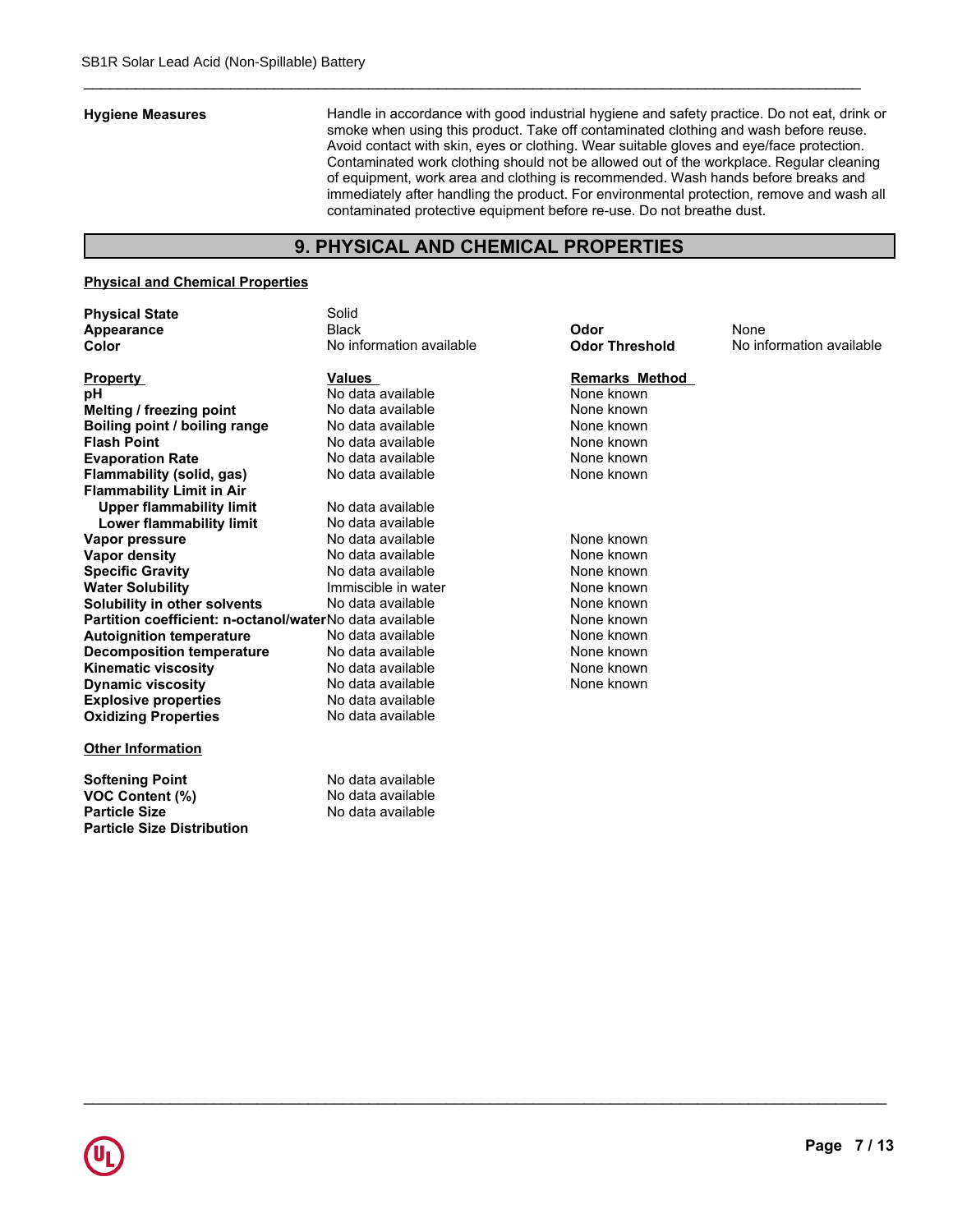## **10. STABILITY AND REACTIVITY**

\_\_\_\_\_\_\_\_\_\_\_\_\_\_\_\_\_\_\_\_\_\_\_\_\_\_\_\_\_\_\_\_\_\_\_\_\_\_\_\_\_\_\_\_\_\_\_\_\_\_\_\_\_\_\_\_\_\_\_\_\_\_\_\_\_\_\_\_\_\_\_\_\_\_\_\_\_\_\_\_\_\_\_\_\_\_\_\_\_\_\_\_\_

## **Reactivity**

No data available.

## **Chemical stability**

Stable under recommended storage conditions.

## **Possibility of Hazardous Reactions**

None under normal processing.

## **Hazardous Polymerization**

Hazardous polymerization does not occur.

## **Conditions to avoid**

Exposure to air or moisture over prolonged periods. Excessive heat.

## **Incompatible materials**

Acids. Bases. Oxidizing agent.

## **Hazardous Decomposition Products**

Carbon oxides.

## **11. TOXICOLOGICAL INFORMATION**

## **Information on likely routes of exposure**

| Product does not present an acute toxicity hazard based on known or supplied information.                                                                                                                                                                                                                                                                                                                                                                          |
|--------------------------------------------------------------------------------------------------------------------------------------------------------------------------------------------------------------------------------------------------------------------------------------------------------------------------------------------------------------------------------------------------------------------------------------------------------------------|
| (based on components). Inhalation of corrosive fumes/gases may cause coughing, choking,<br>headache, dizziness, and weakness for several hours. Pulmonary edema may occur with<br>increased heart rate. Inhaled corrosive substances can lead to a toxic edema of the lungs.<br>Pulmonary edema can be fatal. May cause irritation of respiratory tract. Toxic by inhalation.                                                                                      |
| Specific test data for the substance or mixture is not available. Causes burns. (based on<br>components). Corrosive to the eyes and may cause severe damage including blindness.                                                                                                                                                                                                                                                                                   |
|                                                                                                                                                                                                                                                                                                                                                                                                                                                                    |
| Specific test data for the substance or mixture is not available. Causes burns. (based on<br>cause severe burning pain in the mouth and stomach with vomiting and diarrhea of dark<br>blood. Blood pressure may decrease. Brownish or yellowish stains may be seen around the<br>mouth. Swelling of the throat may cause shortness of breath and choking. May cause lung<br>damage if swallowed. May be fatal if swallowed and enters airways. Ingestion may cause |
|                                                                                                                                                                                                                                                                                                                                                                                                                                                                    |

## **Component Information**

| <b>Chemical</b><br>.<br>ા Name | Oral LD50 | <b>Dermal LD50</b> | <b>Inhalation LC50</b> |  |
|--------------------------------|-----------|--------------------|------------------------|--|
|                                |           |                    |                        |  |
|                                |           |                    |                        |  |

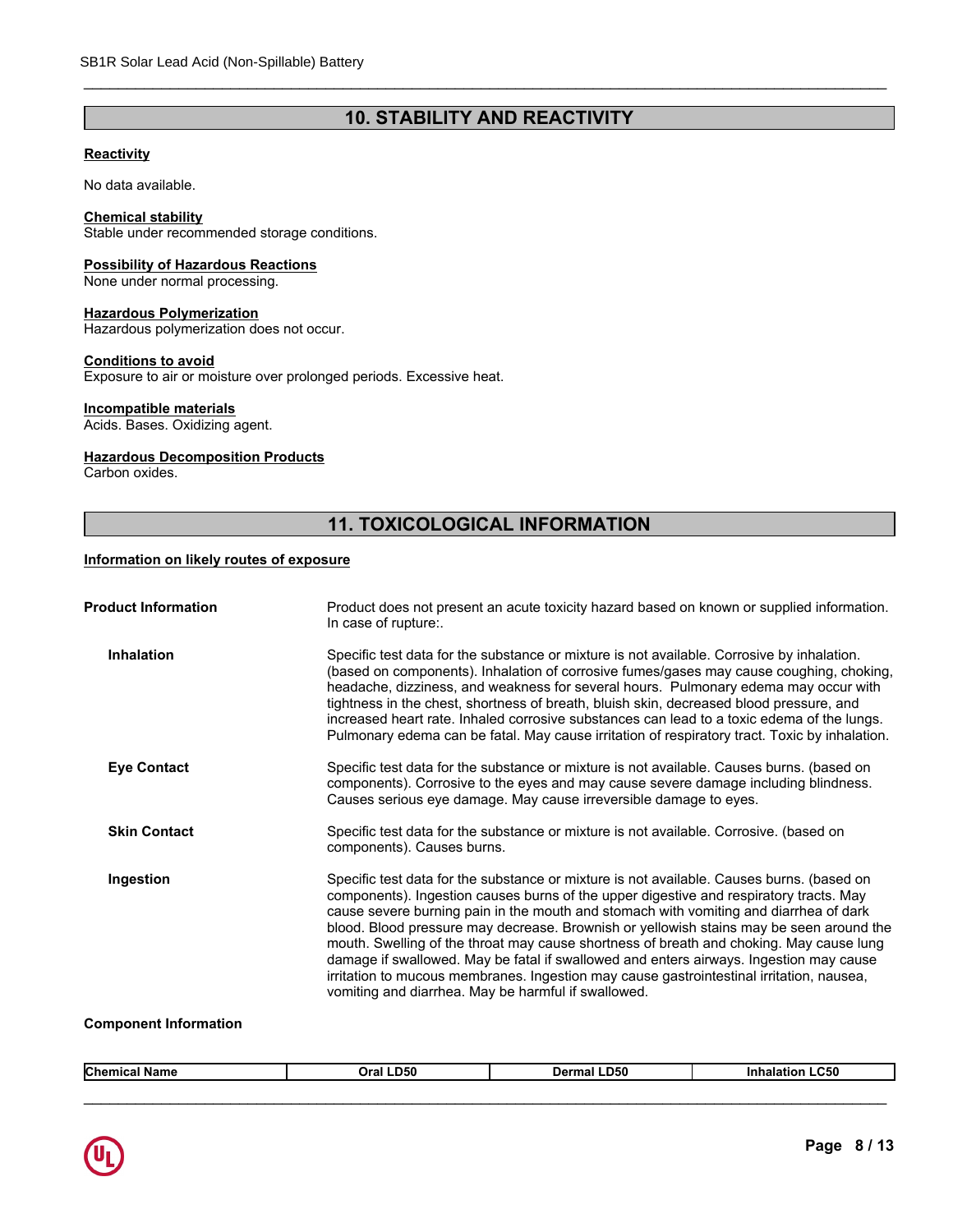| Sulfuric acid | ´ Rat<br>2140 mg/kg<br>-<br>- | $Rat$ ) 2 h<br>$510 \text{ ma/m}^3$<br>- 1<br>= |
|---------------|-------------------------------|-------------------------------------------------|
| 17664-93-9    |                               |                                                 |

\_\_\_\_\_\_\_\_\_\_\_\_\_\_\_\_\_\_\_\_\_\_\_\_\_\_\_\_\_\_\_\_\_\_\_\_\_\_\_\_\_\_\_\_\_\_\_\_\_\_\_\_\_\_\_\_\_\_\_\_\_\_\_\_\_\_\_\_\_\_\_\_\_\_\_\_\_\_\_\_\_\_\_\_\_\_\_\_\_\_\_\_\_

## **Information on toxicological effects**

| <b>Symptoms</b> | Erythema (skin redness). Burning. May cause blindness. Coughing and/ or wheezing.<br>Difficulty in breathing. |
|-----------------|---------------------------------------------------------------------------------------------------------------|
|-----------------|---------------------------------------------------------------------------------------------------------------|

## **Delayed and immediate effects as well as chronic effects from short and long-term exposure**

| <b>Sensitization</b>     | No information available. |
|--------------------------|---------------------------|
| <b>Mutagenic Effects</b> | No information available. |

**Carcinogenicity** The table below indicates whether each agency has listed any ingredient as a carcinogen.

| <b>Chemical Name</b>       | <b>ACGIH</b> | <b>IARC</b> | <b>NTP</b>             | <b>OSHA</b> |
|----------------------------|--------------|-------------|------------------------|-------------|
| <b>Lead</b><br>7439-92-1   | A3           | Group 2A    | Reasonably Anticipated |             |
| Sulfuric acid<br>7664-93-9 | ∼            | Group 1     | Known                  |             |

*ACGIH (American Conference of Governmental Industrial Hygienists) A2 - Suspected Human Carcinogen A3 - Animal Carcinogen IARC (International Agency for Research on Cancer) Group 1 - Carcinogenic to Humans Group 2A - Probably Carcinogenic to Humans Group 3 - Not Classifiable as to Carcinogenicity in Humans NTP (National Toxicology Program) Known - Known Carcinogen Reasonably Anticipated - Reasonably Anticipated to be a Human Carcinogen OSHA (Occupational Safety and Health Administration of the US Department of Labor) X - Present*

**Reproductive Toxicity** Product is or contains a chemical which is a known or suspected reproductive hazard. Contains a known or suspected reproductive toxin.

| <b>Developmental Toxicity</b><br><b>STOT - single exposure</b> | Contains ingredients that have suspected developmental hazards.<br>No information available.                                                                                                                                                                                                                                                                                                                                                                                                                                                                                                                                                                                                                                                                                                                                                                                                                    |
|----------------------------------------------------------------|-----------------------------------------------------------------------------------------------------------------------------------------------------------------------------------------------------------------------------------------------------------------------------------------------------------------------------------------------------------------------------------------------------------------------------------------------------------------------------------------------------------------------------------------------------------------------------------------------------------------------------------------------------------------------------------------------------------------------------------------------------------------------------------------------------------------------------------------------------------------------------------------------------------------|
| <b>STOT - repeated exposure</b>                                | Causes damage to organs through prolonged or repeated exposure. Based on<br>classification criteria from the 2012 OSHA Hazard Communication Standard (29 CFR<br>1910.1200), this product has been determined to cause systemic target organ toxicity from<br>chronic or repeated exposure. (STOT RE).                                                                                                                                                                                                                                                                                                                                                                                                                                                                                                                                                                                                           |
| <b>Chronic Toxicity</b>                                        | No known effect based on information supplied. Chronic exposure to corrosive fumes/gases<br>may cause erosion of the teeth followed by jaw necrosis. Bronchial irritation with chronic<br>cough and frequent attacks of pneumonia are common. Gastrointestinal disturbances may<br>also be seen. Effects from this product caused by acute exposure may cause permanent<br>damage to target organs and/or may cause chronic conditions. Contains a known or<br>suspected carcinogen. Contains a known or suspected reproductive toxin. Possible risk of<br>irreversible effects. Avoid repeated exposure. Prolonged exposure may cause chronic<br>effects. May cause adverse effects on the bone marrow and blood-forming system. Lead<br>compounds may be absorbed by ingestion, by inhalation and through the skin. Lead may<br>damage kidney function, the blood forming system and the reproductive system. |
| <b>Target Organ Effects</b>                                    | Respiratory system. Eyes. Skin. Gastrointestinal tract (GI). Systemic Toxicity. Reproductive<br>System. Blood. Central Nervous System (CNS). Gingival Tissue. Kidney. Teeth.<br>Cardiovascular system. Hematopoietic system. Immune system. May damage the unborn<br>child.                                                                                                                                                                                                                                                                                                                                                                                                                                                                                                                                                                                                                                     |

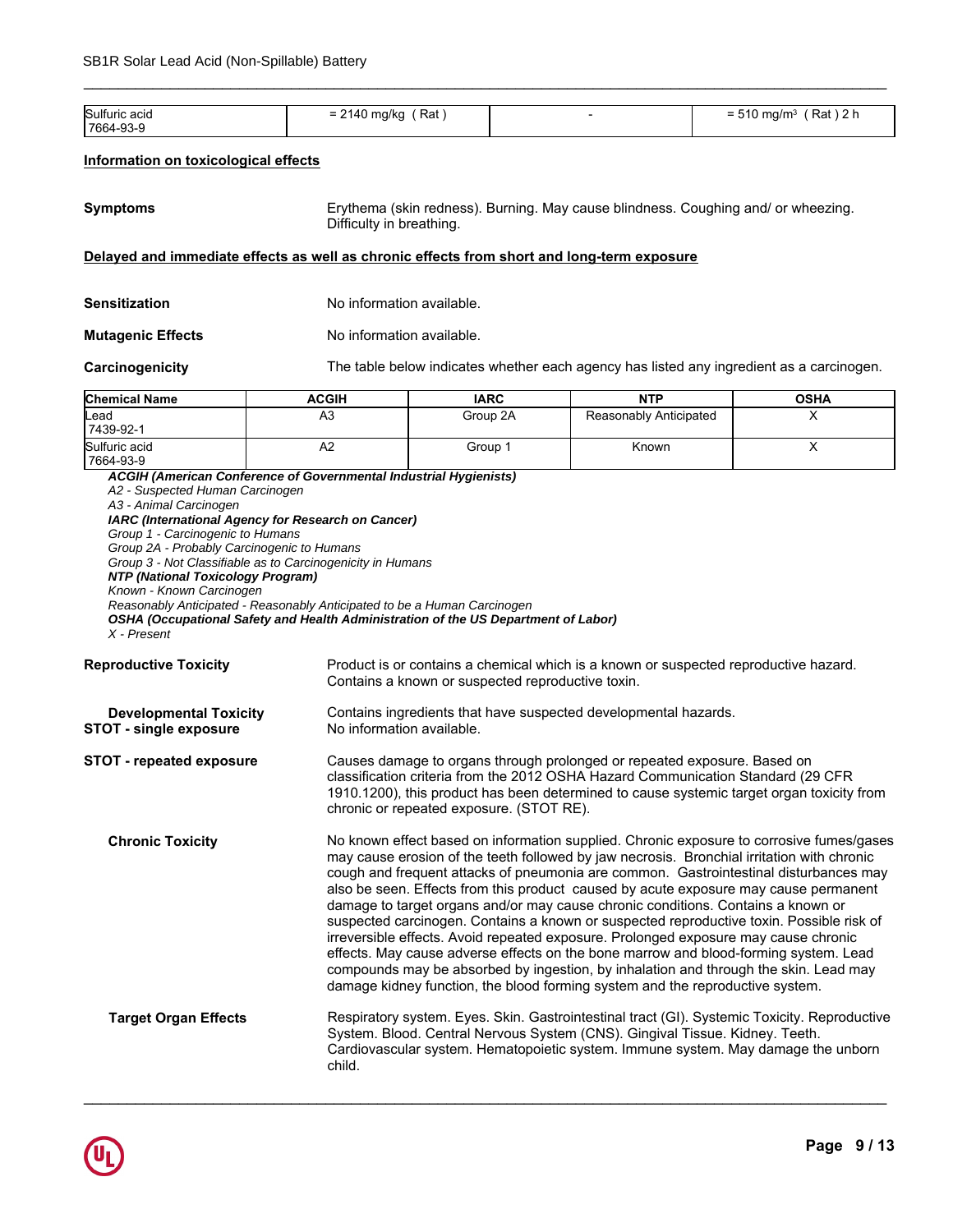**Aspiration Hazard** No information available.

## **Numerical measures of toxicity Product Information**

## **The following values are calculated based on chapter 3.1 of the GHS document**

**ATEmix (oral)** 628.00 mg/kg **ATEmix (inhalation-gas)** 6,000.00 ppm (4 hr) **ATEmix (inhalation-dust/mist)** 0.78 mg/l **ATEmix (inhalation-vapor)** 15.00 ATEmix

## **12. ECOLOGICAL INFORMATION**

\_\_\_\_\_\_\_\_\_\_\_\_\_\_\_\_\_\_\_\_\_\_\_\_\_\_\_\_\_\_\_\_\_\_\_\_\_\_\_\_\_\_\_\_\_\_\_\_\_\_\_\_\_\_\_\_\_\_\_\_\_\_\_\_\_\_\_\_\_\_\_\_\_\_\_\_\_\_\_\_\_\_\_\_\_\_\_\_\_\_\_\_\_

## **Ecotoxicity**

Very toxic to aquatic life with long lasting effects.

| <b>Chemical Name</b>       | <b>Toxicity to Algae</b> | <b>Toxicity to Fish</b>                                                                                                                            | <b>Toxicity to</b><br><b>Microorganisms</b> | Daphnia Magna (Water<br>Flea) |
|----------------------------|--------------------------|----------------------------------------------------------------------------------------------------------------------------------------------------|---------------------------------------------|-------------------------------|
| Lead<br>7439-92-1          |                          | 96h LC50: = $0.44$ mg/L<br>(Cyprinus carpio) 96h LC50:<br>= 1.17 mg/L (Oncorhynchus  <br>mykiss) 96h LC50: = 1.32<br>mg/L (Oncorhynchus<br>mvkiss) |                                             | 48h EC50: $= 600 \mu q/L$     |
| Sulfuric acid<br>7664-93-9 |                          | 96h LC50: > 500 mg/L<br>(Brachydanio rerio)                                                                                                        |                                             | 24h EC50: = 29 mg/L           |

\_\_\_\_\_\_\_\_\_\_\_\_\_\_\_\_\_\_\_\_\_\_\_\_\_\_\_\_\_\_\_\_\_\_\_\_\_\_\_\_\_\_\_\_\_\_\_\_\_\_\_\_\_\_\_\_\_\_\_\_\_\_\_\_\_\_\_\_\_\_\_\_\_\_\_\_\_\_\_\_\_\_\_\_\_\_\_\_\_\_\_\_\_

## **Persistence and Degradability**

No information available.

#### **Bioaccumulation**

No information available

## **Other adverse effects**

No information available.

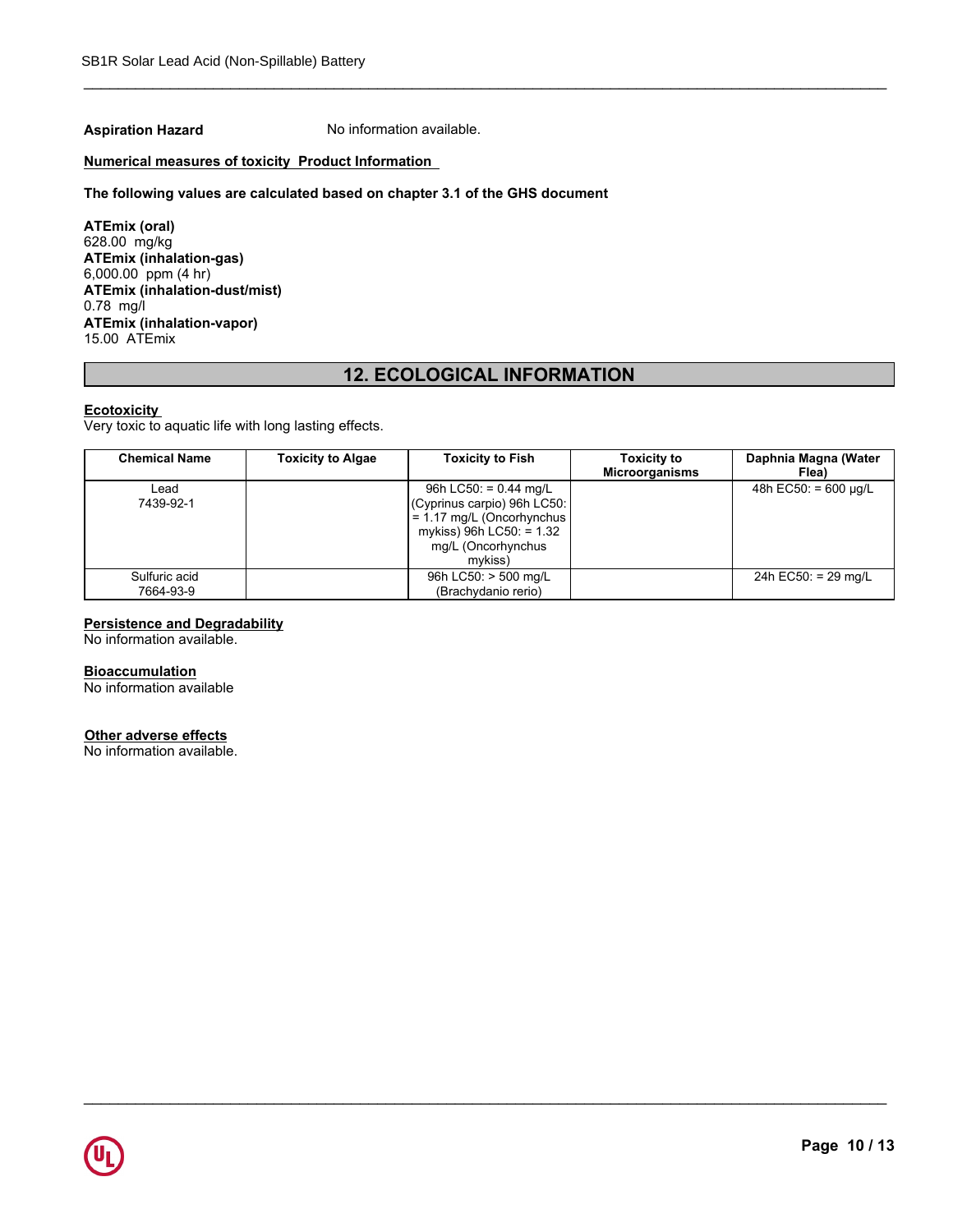## **13. DISPOSAL CONSIDERATIONS**

\_\_\_\_\_\_\_\_\_\_\_\_\_\_\_\_\_\_\_\_\_\_\_\_\_\_\_\_\_\_\_\_\_\_\_\_\_\_\_\_\_\_\_\_\_\_\_\_\_\_\_\_\_\_\_\_\_\_\_\_\_\_\_\_\_\_\_\_\_\_\_\_\_\_\_\_\_\_\_\_\_\_\_\_\_\_\_\_\_\_\_\_\_

## **Waste treatment methods**

| Waste treatment methods       |                                              |                                                                                                                                                                           |                                                                                            |                               |
|-------------------------------|----------------------------------------------|---------------------------------------------------------------------------------------------------------------------------------------------------------------------------|--------------------------------------------------------------------------------------------|-------------------------------|
| Disposal methods              | $261$ ).                                     |                                                                                                                                                                           | This material, as supplied, is a hazardous waste according to federal regulations (40 CFR) |                               |
| <b>Contaminated Packaging</b> |                                              |                                                                                                                                                                           | Dispose of contents/containers in accordance with local regulations.                       |                               |
| <b>US EPA Waste Number</b>    | D <sub>0</sub> 02                            |                                                                                                                                                                           |                                                                                            |                               |
| <b>Chemical Name</b>          | <b>RCRA</b>                                  | <b>RCRA - Basis for Listing</b>                                                                                                                                           | <b>RCRA - D Series Wastes</b>                                                              | <b>RCRA - U Series Wastes</b> |
| Lead<br>7439-92-1             | (hazardous constituent - no<br>waste number) | Included in waste streams:<br>F035, F037, F038, F039,<br>K002, K003, K005, K046,<br>K048, K049, K051, K052,<br>K061, K062, K064, K065,<br>K066, K069, K086, K100,<br>K176 | $= 5.0$ mg/L regulatory level                                                              |                               |

## **California Hazardous Waste Codes** 792

This product contains one or more substances that are listed with the State of California as a hazardous waste.

| <b>Chemical Name</b> | California Hazardous Waste |
|----------------------|----------------------------|
| Lead                 | Toxic                      |
| 7439-92-1            |                            |
| Sulfuric acid        | Toxic                      |
| 7664-93-9            | Corrosive                  |

## **14. TRANSPORT INFORMATION**

**DOT - Excepted from DOT regulation if 49CFR 173.159d is met -** Outer packaging must be marked with words "NONSPILLABLE" or "NONSPILLABLE BATTERY" - Battery is protected against short circuits and securely packaged (49CFR 173.159(d)(2)) - Comply with vibration and pressure tests (49CFR 173.159(d)(3))

| . .                                | <b>15. REGULATORY INFORMATION</b>                                                                                                                                      |
|------------------------------------|------------------------------------------------------------------------------------------------------------------------------------------------------------------------|
| <b>ADN</b>                         | Not regulated                                                                                                                                                          |
| <b>ADR</b>                         | Not regulated                                                                                                                                                          |
| <b>RID</b>                         | Not regulated                                                                                                                                                          |
| <b>IMDG/IMO</b>                    | - Excepted from regulation if the outer packing is marked "NONSPILLABLE" or<br>- "NONSPILLABLE BATTERY" - Must also conform to IMDG Code Special Prvision 238.1 and .2 |
| <b>IATA</b><br><b>Hazard Class</b> | - Excepted from regulation if the outer packaging is marked "NONSPILLABLE" or<br>"NONSPILLABLE BATTERY" - Must also meet conidtions in Special Provision A67<br>N/A    |
| <b>ICAO</b>                        | Not regulated                                                                                                                                                          |
| <b>MEX</b>                         | Not regulated                                                                                                                                                          |
| <b>TDG</b>                         | Not regulated                                                                                                                                                          |

\_\_\_\_\_\_\_\_\_\_\_\_\_\_\_\_\_\_\_\_\_\_\_\_\_\_\_\_\_\_\_\_\_\_\_\_\_\_\_\_\_\_\_\_\_\_\_\_\_\_\_\_\_\_\_\_\_\_\_\_\_\_\_\_\_\_\_\_\_\_\_\_\_\_\_\_\_\_\_\_\_\_\_\_\_\_\_\_\_\_\_\_\_

## **International Inventories**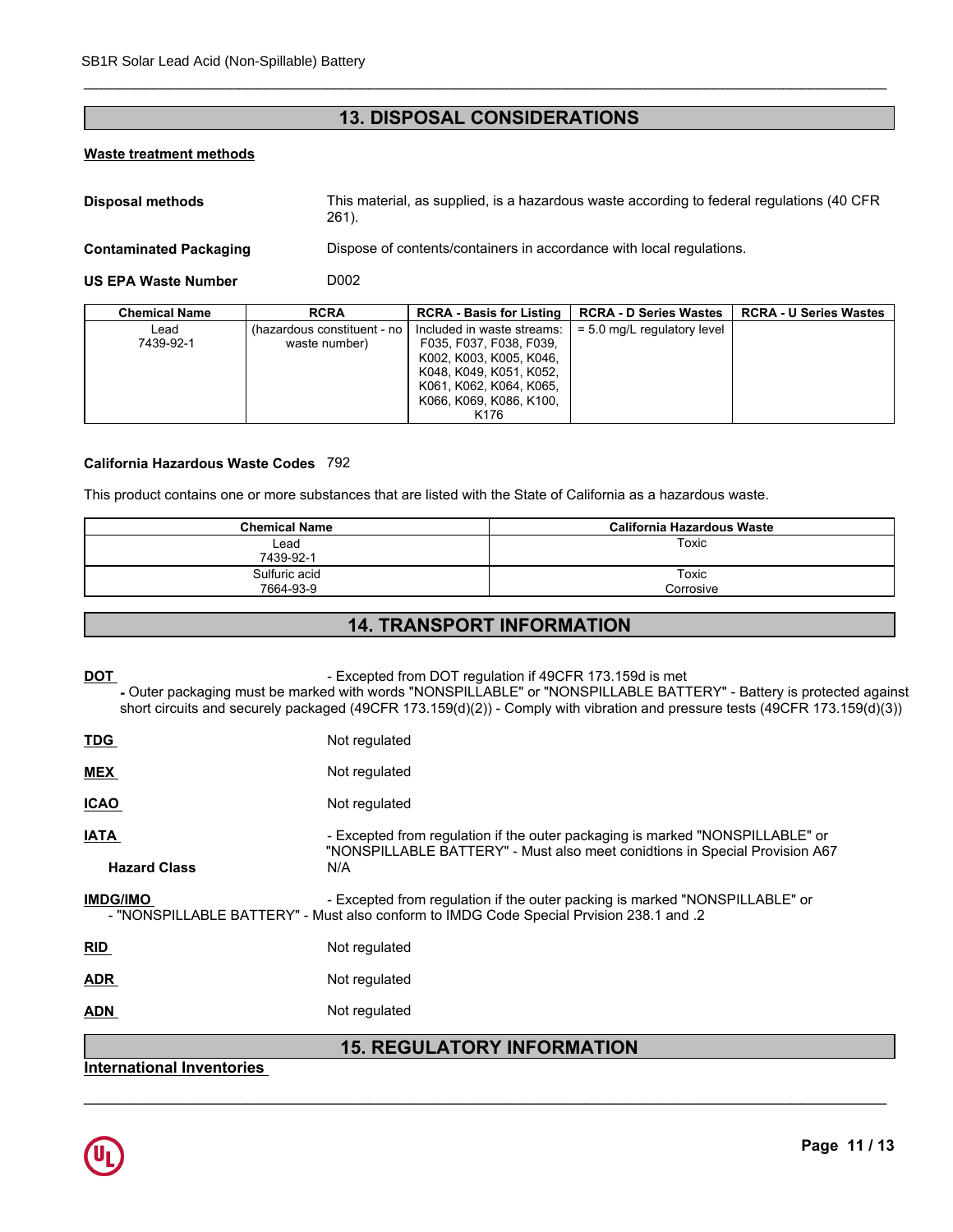TSCA<br>DSL<br>DSL All compo All components are listed either on the DSL or NDSL.

\_\_\_\_\_\_\_\_\_\_\_\_\_\_\_\_\_\_\_\_\_\_\_\_\_\_\_\_\_\_\_\_\_\_\_\_\_\_\_\_\_\_\_\_\_\_\_\_\_\_\_\_\_\_\_\_\_\_\_\_\_\_\_\_\_\_\_\_\_\_\_\_\_\_\_\_\_\_\_\_\_\_\_\_\_\_\_\_\_\_\_\_\_

**TSCA** - United States Toxic Substances Control Act Section 8(b) Inventory **DSL/NDSL** - Canadian Domestic Substances List/Non-Domestic Substances List

## **US Federal Regulations**

## **SARA 313**

Section 313 of Title III of the Superfund Amendments and Reauthorization Act of 1986 (SARA). This product contains a chemical or chemicals which are subject to the reporting requirements of the Act and Title 40 of the Code of Federal Regulations, Part 372

| <b>Chemical Name</b>                  | <b>CAS No</b> | Weight-%   | <b>SARA 313 - Threshold</b><br>Values % |
|---------------------------------------|---------------|------------|-----------------------------------------|
| Lead - 7439-92-1                      | 7439-92-1     | $60 - 100$ | 0.1                                     |
| Sulfuric acid - 7664-93-9             | 7664-93-9     | $10 - 30$  | 1.C                                     |
| <b>SARA 311/312 Hazard Categories</b> |               |            |                                         |
| <b>Acute Health Hazard</b>            | No            |            |                                         |
| <b>Chronic Health Hazard</b>          | No            |            |                                         |

## **Reactive Hazard CWA (Clean Water Act)**

| SARA STIJSTZ HAZARU GALEGORIES<br><b>Acute Health Hazard</b> |                                                                                                                        |         | No.                           |                                                     |                                                                                                                              |
|--------------------------------------------------------------|------------------------------------------------------------------------------------------------------------------------|---------|-------------------------------|-----------------------------------------------------|------------------------------------------------------------------------------------------------------------------------------|
| <b>Chronic Health Hazard</b>                                 |                                                                                                                        |         | No.                           |                                                     |                                                                                                                              |
| <b>Fire Hazard</b>                                           |                                                                                                                        | No.     |                               |                                                     |                                                                                                                              |
| Sudden release of pressure hazard<br><b>Reactive Hazard</b>  |                                                                                                                        | No.     |                               |                                                     |                                                                                                                              |
|                                                              |                                                                                                                        |         | No.                           |                                                     |                                                                                                                              |
| <b>CWA (Clean Water Act)</b>                                 |                                                                                                                        |         |                               |                                                     |                                                                                                                              |
|                                                              |                                                                                                                        |         |                               |                                                     | This product contains the following substances which are regulated pollutants pursuant to the Clean Water Act (40 CFR 122.21 |
| and 40 CFR 122.42)                                           |                                                                                                                        |         |                               |                                                     |                                                                                                                              |
|                                                              |                                                                                                                        |         |                               |                                                     |                                                                                                                              |
| <b>Chemical Name</b>                                         | <b>CWA - Reportable</b><br>Quantities                                                                                  |         | <b>CWA - Toxic Pollutants</b> | <b>CWA - Priority Pollutants</b>                    | <b>CWA - Hazardous</b><br><b>Substances</b>                                                                                  |
| Lead                                                         |                                                                                                                        |         | X                             | X                                                   |                                                                                                                              |
| 7439-92-1                                                    |                                                                                                                        |         |                               |                                                     |                                                                                                                              |
| Sulfuric acid                                                | 1000 lb                                                                                                                |         |                               |                                                     | X                                                                                                                            |
| 7664-93-9                                                    |                                                                                                                        |         |                               |                                                     |                                                                                                                              |
| <b>CERCLA</b>                                                |                                                                                                                        |         |                               |                                                     |                                                                                                                              |
|                                                              | This material, as supplied, contains one or more substances regulated as a hazardous substance under the Comprehensive |         |                               |                                                     |                                                                                                                              |
|                                                              | Environmental Response Compensation and Liability Act (CERCLA) (40 CFR 302)                                            |         |                               |                                                     |                                                                                                                              |
|                                                              |                                                                                                                        |         |                               |                                                     |                                                                                                                              |
| <b>Chemical Name</b>                                         | <b>Hazardous Substances RQs</b>                                                                                        |         |                               | <b>Extremely Hazardous Substances</b><br><b>RQs</b> | <b>RQ</b>                                                                                                                    |
| Lead                                                         | 10 <sub>1b</sub>                                                                                                       |         |                               |                                                     | RQ 10 lb final RQ                                                                                                            |
| 7439-92-1                                                    |                                                                                                                        |         |                               |                                                     | RQ 4.54 kg final RQ                                                                                                          |
| Sulfuric acid                                                |                                                                                                                        | 1000 lb |                               | 1000 lb                                             | RQ 1000 lb final RQ                                                                                                          |
|                                                              |                                                                                                                        |         |                               |                                                     |                                                                                                                              |

## **CERCLA**

| <b>Chemical Name</b>       | <b>Hazardous Substances RQs</b> | <b>Extremely Hazardous Substances</b><br><b>RQs</b> | <b>RQ</b>                                 |
|----------------------------|---------------------------------|-----------------------------------------------------|-------------------------------------------|
| Lead<br>7439-92-1          | 10 <sub>lb</sub>                |                                                     | RQ 10 lb final RQ<br>RQ 4.54 kg final RQ  |
| Sulfuric acid<br>7664-93-9 | 1000 lb                         | 1000 lb                                             | RQ 1000 lb final RQ<br>RQ 454 kg final RQ |

## **US State Regulations**

## **California Proposition 65**

This product contains the following Proposition 65 chemicals.

| Carcinogen<br>Lead - 7439-92-1<br>Developmental<br>Female Reproductive<br>Male Reproductive<br>Carcinogen<br>Sulfuric acid - 7664-93-9 | <b>Chemical Name</b> | <b>California Proposition 65</b> |
|----------------------------------------------------------------------------------------------------------------------------------------|----------------------|----------------------------------|
|                                                                                                                                        |                      |                                  |
|                                                                                                                                        |                      |                                  |
|                                                                                                                                        |                      |                                  |
|                                                                                                                                        |                      |                                  |
|                                                                                                                                        |                      |                                  |
|                                                                                                                                        |                      |                                  |
|                                                                                                                                        |                      |                                  |
|                                                                                                                                        |                      |                                  |